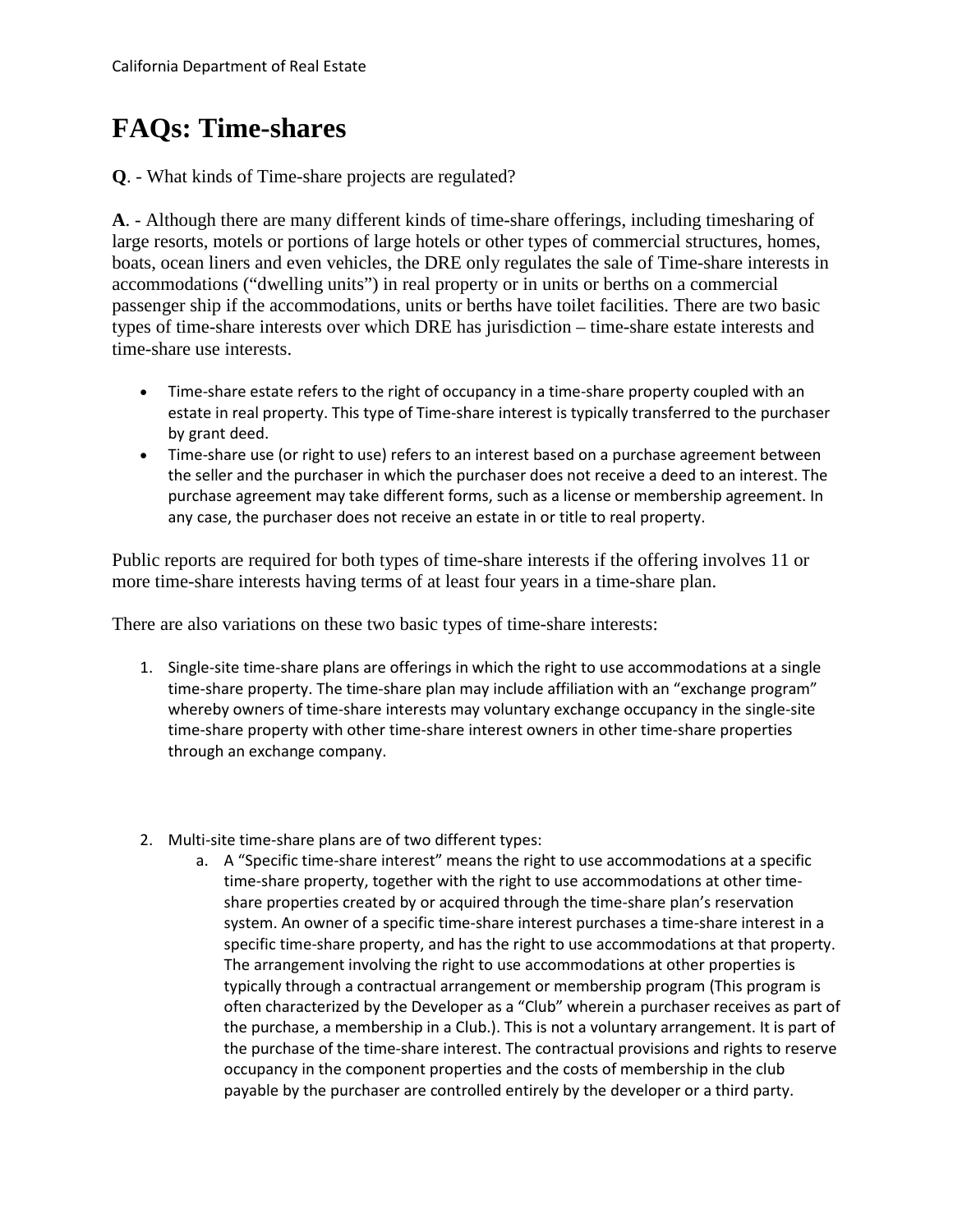other time-share interest owners in the other properties in making reservations for use of that specific time-share property for a period of time each year when reservations may be made for occupancy in the specific time-share property. When the reservation must compete with time-share interest owners in all the other time-share properties for occupancy in the specific time-share property and all other component time-share Owners of time-share interests in the specific time-share property have priority over priority period expires, time-share interest owners in the specific time-share property properties that are part of the reservations system. Because time-share interest owners have no control over the arrangements for using the other time-share properties, the reservation arrangements for use of these properties could change or the right to use any or all of these other properties may be terminated at any time without the consent of purchasers. The developer may even terminate the club program if it chooses to do that. If the club program is terminated, however, purchasers will continue to have right to reserve and occupy the accommodations in the specific time-share property in which they purchased a time-share interest in accordance with the governing documents of the time-share plan.

 b. A "non-specific time-share interest" means the right to use accommodations at plan's reservation system, but no specific right to use any particular accommodations. more than one component property created by or acquired through the time-share An association of time-share owners controls the arrangements for the reservation system for use of the component sites.

**Q**. - Before a public report is issued by the DRE, how does the DRE qualify the Time-share offering?

 **A**. - The Vacation Ownership and Time-share Act specifies numerous consumer protections that must be in place before a public report is issued. Among the most important protections are the requirements:

- That the developer shows that it has the ability to deliver title or other interest contracted for;
- That the property can be used for the purposes offered; and
- • That financial arrangements have been made for construction and completion of all offsite improvements such as access streets, utilities, etc. and onsite facilities including any improvements to be represented as being included within the time-share property; and
- • That the accommodations are suitable for occupancy or financial arrangements have been made to complete the accommodations to make them suitable for occupancy.
- • The rights of owners to use and occupy the accommodations and use of amenities of the time- share plan must be stated in writing in an enforceable declaration of covenants, conditions and restrictions. (In an offering involving a "specific time-share interest in a multi-site time-share plan", the requirement for an enforceable declaration does not apply to properties other than the specific time-share property.)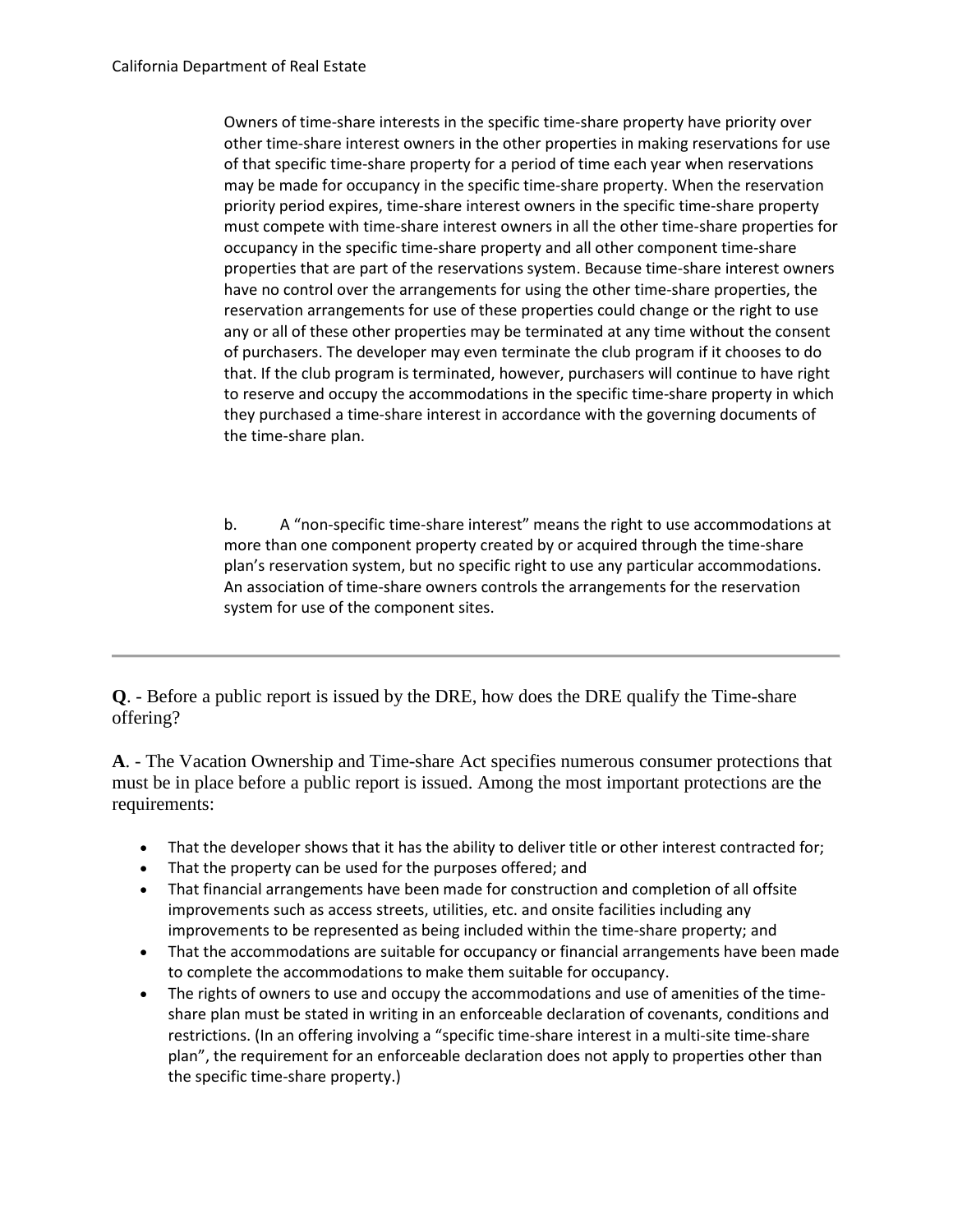**Q**. - How is my purchase money protected? Do I have the right to cancel?

 has made other financial arrangements acceptable to the DRE to protect purchase monies. After **A**. - There are certain purchase money protections that require that all monies paid by a purchaser are held in escrow until a seven day cancellation period has expired or the developer the seven day cancellation period passes, the purchase monies must stay in escrow or the other financial arrangements must continue until the improvements to the time-share plan have been completed and there are arrangements in place to secure the time-share interests against any adverse impact form any monetary blanket encumbrance, such as an existing blanket mortgage, against the time-share plan property.

**Q**. - Generally, how is a time-share plan organized and how does it operate?

**A**. - The Business and Professions Code and the California Code of Regulations require that there be an organization of time-share interest owners established for the purpose of operating, managing, maintaining and controlling the uses of the time-share plan. This organization is typically in the form of a non-profit incorporated owners association in which each time-share interest owner becomes a member. Each time-share owner's interest in the time-share project, including his or her rights and remedies as a member of its association, will be controlled by governing instruments which generally include a Declaration of Covenants, Conditions and Restrictions, Articles of Incorporation; and Bylaws. The provisions of these documents are, in most cases, enforceable in a court of law. Purchasers should study these documents carefully before entering into a contract to purchase. These documents control how one may use and occupy accommodations in a time-share plan.

 purchase a time-share interest and that time-share plan has had sales for a year or more, you In order to provide funds for both the operation and maintenance of the improvements and the administration of the time-share plan, including its management and reservation system, the association will levy assessments against your time-share interest. You must pay these assessments whether you use the project or not. If you become delinquent in the payment of assessments, the association may enforce payment through court proceedings or lien and foreclose on your interest leading to the loss of your time-share interest. The income and expenses of the association, including the amount of assessments you must pay on a periodic basis, usually annually, are shown in the budget of the time-share association. The public report must include a copy of the budget and the projected assessments for time-share interests. If you should examine the current financial statements of the association to determine if the financial condition of the time-share plan is sound. For example, if the association's expenses exceed its income, or if there are insufficient reserves for the repair or replacement of major physical components of the time-share property, including the dwelling units, buildings and common areas, or if there are significant owner or developer assessment delinquencies, the project may be suffering problems that cannot be fixed without increases in assessments payable by nondelinquent owners.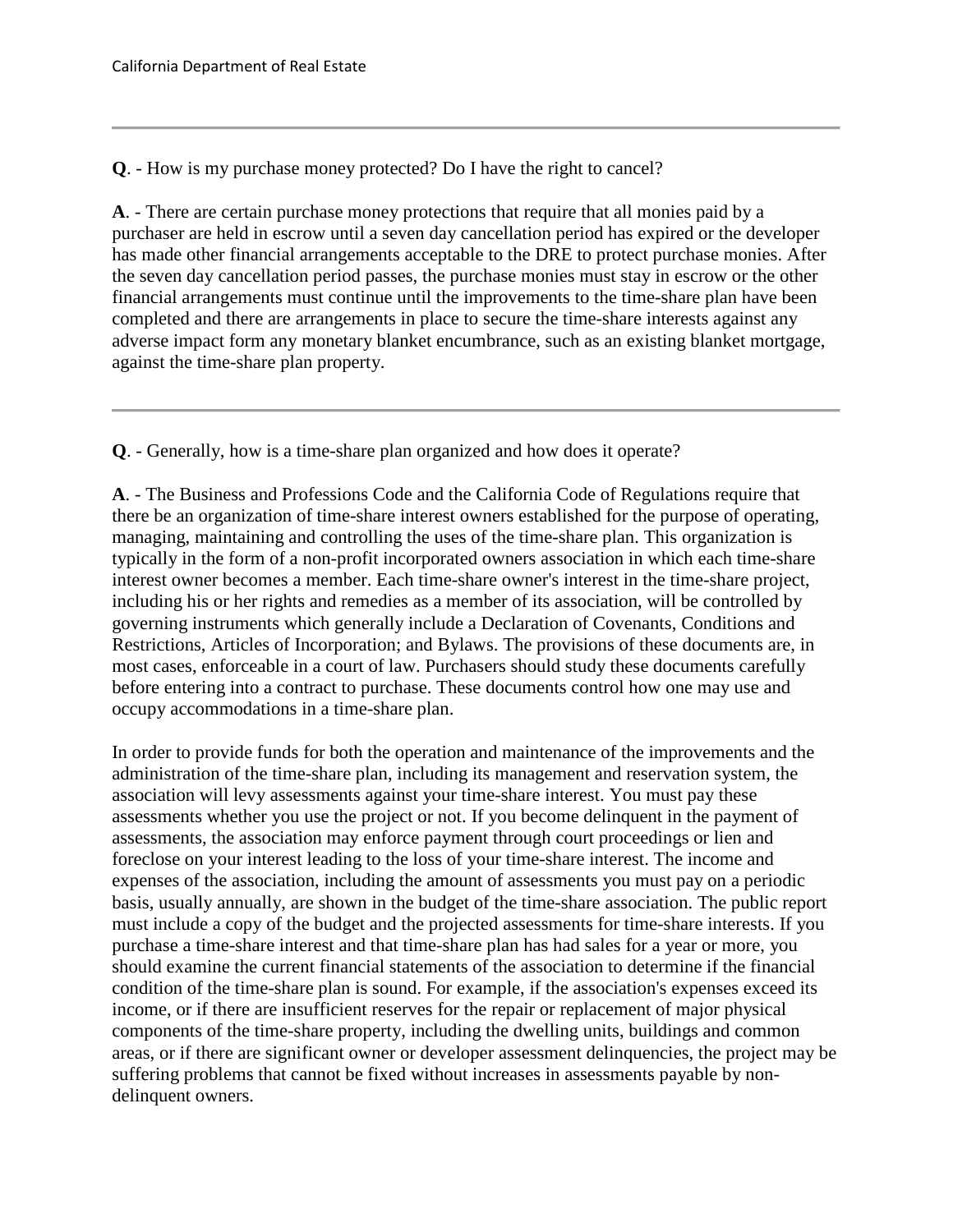non-resident owners, the association of time-share owners contract with a managing agent to system. A managing agent may be affiliated with the developer of the time-share program or Good management is vital to the success of a time-share plan. Because the project consists of perform the day-to-day tasks of running the time-share plan and administering the reservation may be a third party unrelated to the developer. The association generally has the authority to terminate the management contract for cause or to vote, by means of a vote of members of the association, not to renew the management contract on a periodic basis. These rights, however, may be limited if the time-share plan property is not located in California.

 the time-share plan is mostly sold out, it is likely that the developer will have effective control of Time-share interest owners' ability to control their association may be extremely limited regardless of the type of time-share plan or where it is located. The developer typically controls of the association for a very long time due to the transient nature of time-share ownership. Until the association. Time-share plans with a large number of owners whose places of residence are widely dispersed will likely be more difficult to manage by its owners than smaller time-share plans whose owners live relatively close to the time-share property. If the time-share plan's property is located outside the State of California, the state's laws in which the time-share property is located may permit the developer to control the operation and management of the time-share plan with few or no provisions for any controls by time-share interest owners. California located time-share plans, and some out-of-state time-share plans include requirements for the establishment of time-share associations controlled by time-share interest owners, although the structural nature of time-share plans and the nature of its ownership will likely make it difficult to operate without a competent third-party managing agent that serves the needs of the time-share interest owners.

For these reasons, time-share interest owners should consider taking an active role in the affairs of the association to insure the integrity of the time-share interests, in those time-share plans that allow for ownership participation in operation of the association. One of the basic rights of timeshare ownership is the right to vote on certain issues, and one of the most important votes an owner is entitled to cast is that vote to elect members of the association's Board of Directors. The Board of Directors of an association is empowered to do many things without the consent of owners. It will be controlled by the developer initially and, probably, for a long period of time. California law does require at least one director be elected by only non-Developer time-share owners. So, the purchaser of a time-share interest should consider serving on the Board of Directors in order to directly represent the purchasers' interests. Otherwise, a purchaser's control over the operation of the time-share plan is limited to voting as a member of association.

 what the rights and responsibilities of both time-share interest owners and the developer are. The The documents governing the time-share plan should be examined very carefully to determine the means by which the time-share interest owners may or may not participate and assist in operation of the association and the time-share plan. These documents usually include the declaration of covenants, conditions and restrictions, bylaws, articles of incorporation for the time-share association, rules and regulations for operation of the reservations system, and management agreement. These documents will reveal who is entitled to control and manage the time-share plan, limits, if any on such controls, how the time-share plan is supposed to work, and voting requirements in the association, provisions for attendance and participation in regular and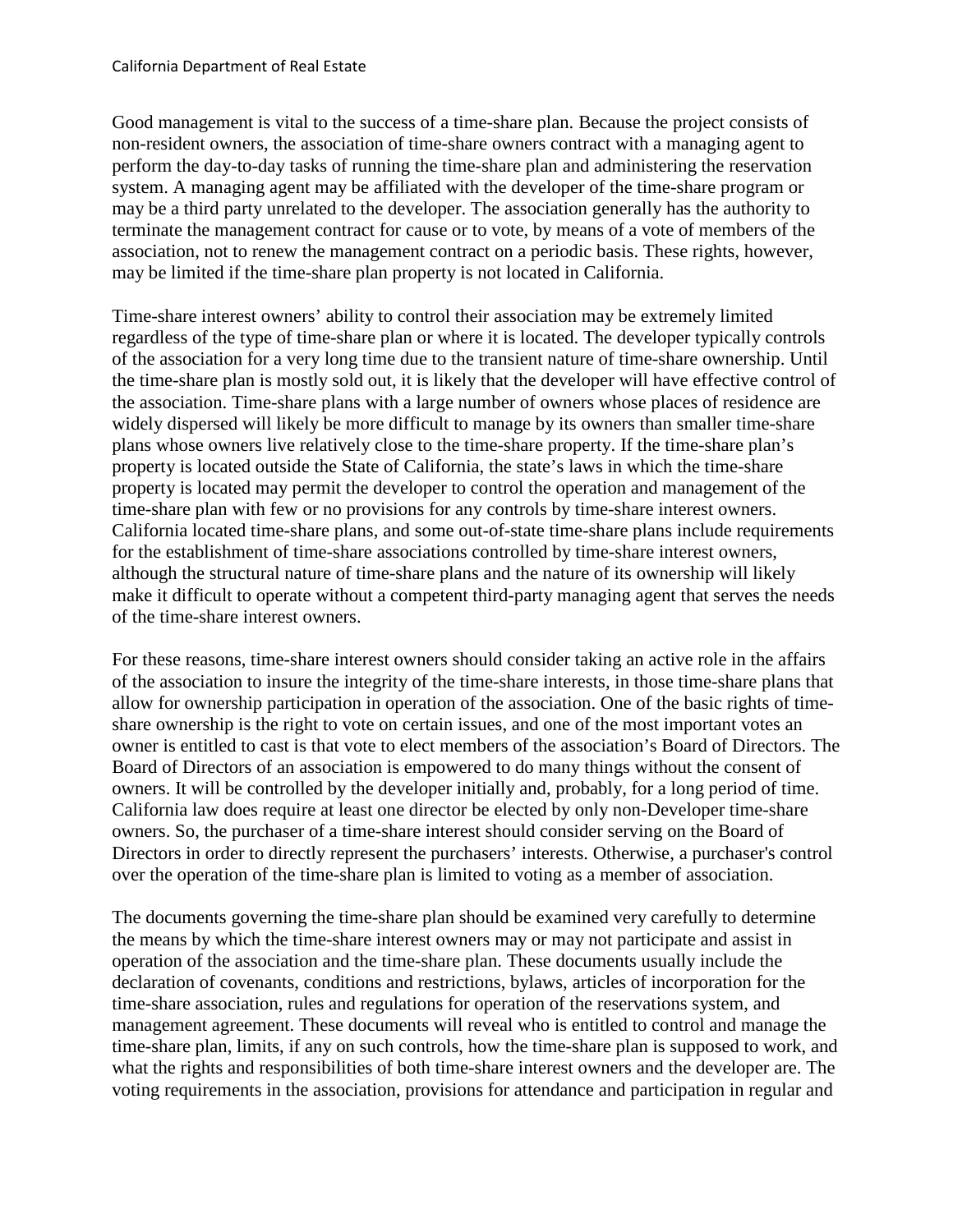special meetings of members and the board of directors of the association, limitations on increasing assessments and imposing other assessments without a vote of the membership, and provisions for voting to enact any material changes to the time-share plan management documents, are among the important matters that should be explained in the governing documents. The extent to which the developer will control the operation of the association and the time-share plan may also be shown through an examination of the governing documents.

**Q**. - What assurances are there that a purchaser's reservation request will be granted?

 demand for occupancy will not be as high. It is important that one make a reservation as earlier **A**. - For those time-share plans that require reservations in order to use and occupy accommodations, there is no guarantee that a purchaser's request will be granted. There are times during any given year when there will be high demand for use of any time-share property. For example, if the property is situated in the Lake Tahoe area, there will be extremely high demand for occupancy during the winter season. There also may be high demand for occupancy in the summer season and during certain holidays in that vicinity. There are other times of the year that as possible to increase the likelihood of having the reservation request confirmed.

 exceed the total number of accommodations available for use during the year. This is time-share plans including the reservation system for use of component sites of a multi-site time-There is an important standard in California law that requires that the ratio of the number of purchasers eligible to use the accommodations of a time-share plan on a given night must never characterized as a "one-to-one purchaser to accommodation ratio." This applies to all types of share plan involving both specific and nonspecific time-share interests.

**Q**. - What aspects of time-share projects are not subject to DRE regulatory controls?

**A**. - The following aspects of time-share projects are not subject to DRE regulatory controls:

 opportunity for the owner to trade use of time owned in the time-share plan for the use of time share exchange companies are operated by the developers of the time-share projects. Other • Exchange Companies: Often, the primary incentive for purchasing a time-share interest is the in other resorts which have contractual relationships with an exchange company. Most timeexchange companies are independent of the time-share developer.

 exchange program availability, except that DRE must ensure that the public report include DRE does not regulate exchange companies in any way nor require any assurances of future disclosures regarding the exchange program if it exists as part of the time-share plan. Additionally, the developer is required by law to give purchasers, in writing, specific detailed information about the exchange program.

You should be aware, however, that under Section 11212(l) of the Business and Professions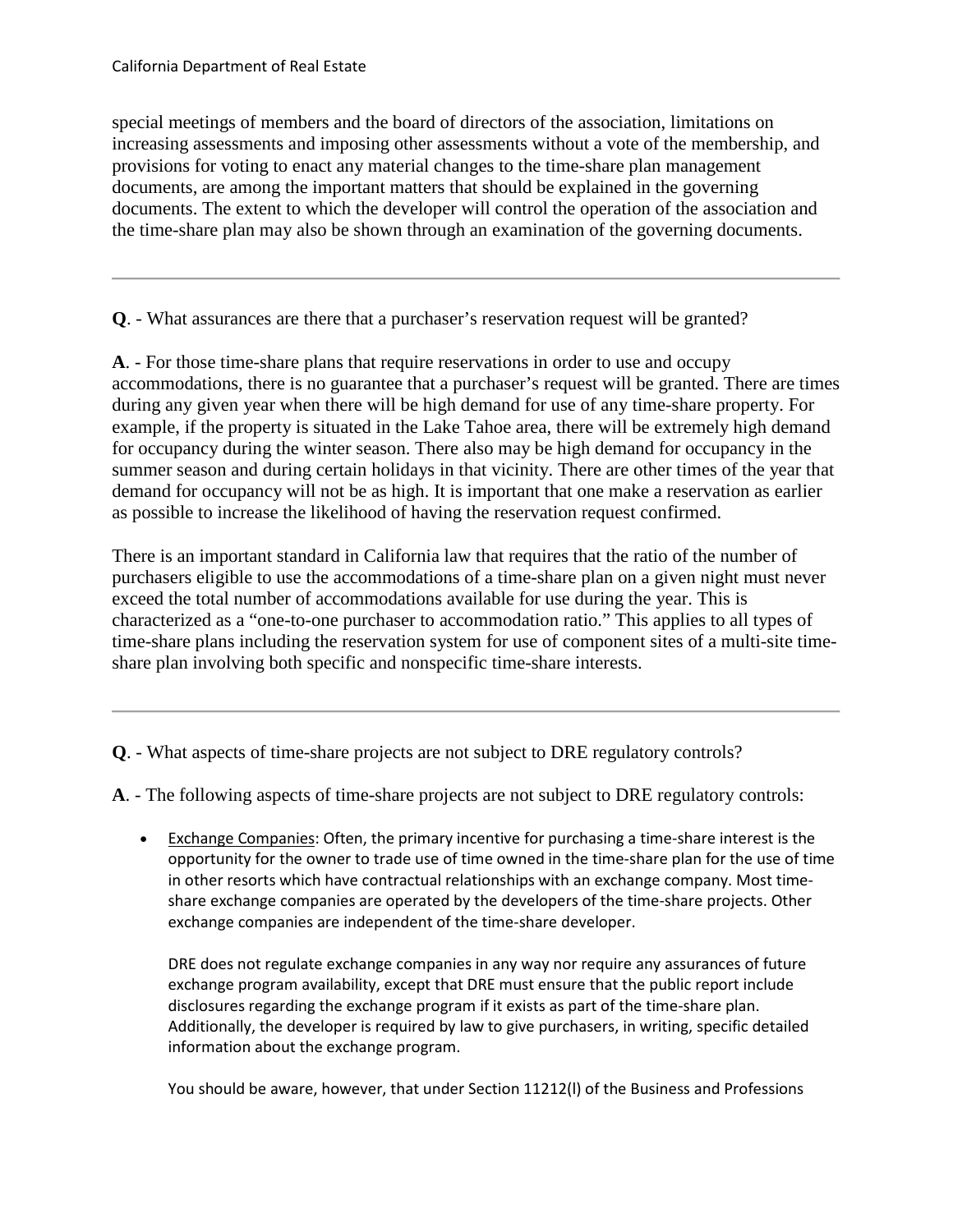individual, recurring time-share period, the offering is regulated as a time-share plan. Code, if a purchaser's total financial obligation for the exchange program exceeds \$3,000 for any

 relationship, purchasers should use discretion in evaluating exchange programs offered in Because there is no guarantee that the project will remain affiliated with any particular exchange program and because they are unregulated, before entering into a contractual conjunction with a time-share offering.

 to renewal or extension. Incidental benefits are unregulated by the DRE and purchasers should • Incidental Benefits: As defined in Business and Professions Code Section 11212(m), an incidental benefit is an accommodation, product, service, discount or other benefit other than an exchange program, which is offered to a prospective purchaser of a time-share interest prior to the end of the rescission period. The incidental benefit is limited to three years or less, subject, be cautioned that the continued availability of the benefits should be carefully considered.

 Incidental benefits may be offered only if all the following conditions exist: (1) the continued facility, (2) the use or participation in the incidental benefit is completely voluntary and payment maintenance or repair of the incidental benefit may be passed on to the purchasers as common availability of the incidental benefit is not necessary for the use and enjoyment of the purchaser's use of an accommodation of the time-share plan in order for any accommodation or for use is required only upon use or participation, and (3) no costs of acquisition, operation, expenses of the time-share plan.

Examples of incidental benefits may include discounted airline tickets, accommodations at hotels, discounts on car rentals and other items made available by the developer.

The Developer is required in accordance with Business & Professions Code Section 11237(a) to provide the purchasers a written statement that includes specific information about the Incidental Benefits to be offered as part of the time-share plan.

 recurring basis for a period or periods not to exceed 30 days per stay and for a term of three years or less. There must be a written agreement that all or a portion of the amount paid for the short-term product will be applied to or credited against the price of a future time-share interest or the cost of a future purchase of a time-share interest will be fixed or locked-in at a • Short-Term Product: A short-term product is the right to use accommodations on a one-time or specified price. A short-term product is frequently used as a marketing tool to create customer interest in purchasing a time-share plan. The Department of Real Estate has limited authority over the regulation of short-term products.

 Someone who purchases a short-term product has the right to rescind the contract and a 100% provided in the contract, following the day on which the contract is first made. The developer must provide persons with a written disclosure about the short-term product that includes the will be indicated, that if a person later purchases a time-share interest, the seven day cancellation right will apply following such purchase, that if a purchaser is unable to obtain a percent refund without deduction, until midnight of the seventh calendar day, or a later time as right of rescission, that reservations for accommodations are subject to availability and not guaranteed, that any specific blackout dates during which accommodations will not be available confirmed reservation for the short-term product, the developer shall attempt to provide the purchaser with a substantially similar alternative to the reservation requested. If the requested reservation or acceptable alternative reservation cannot be arranged, the purchaser will be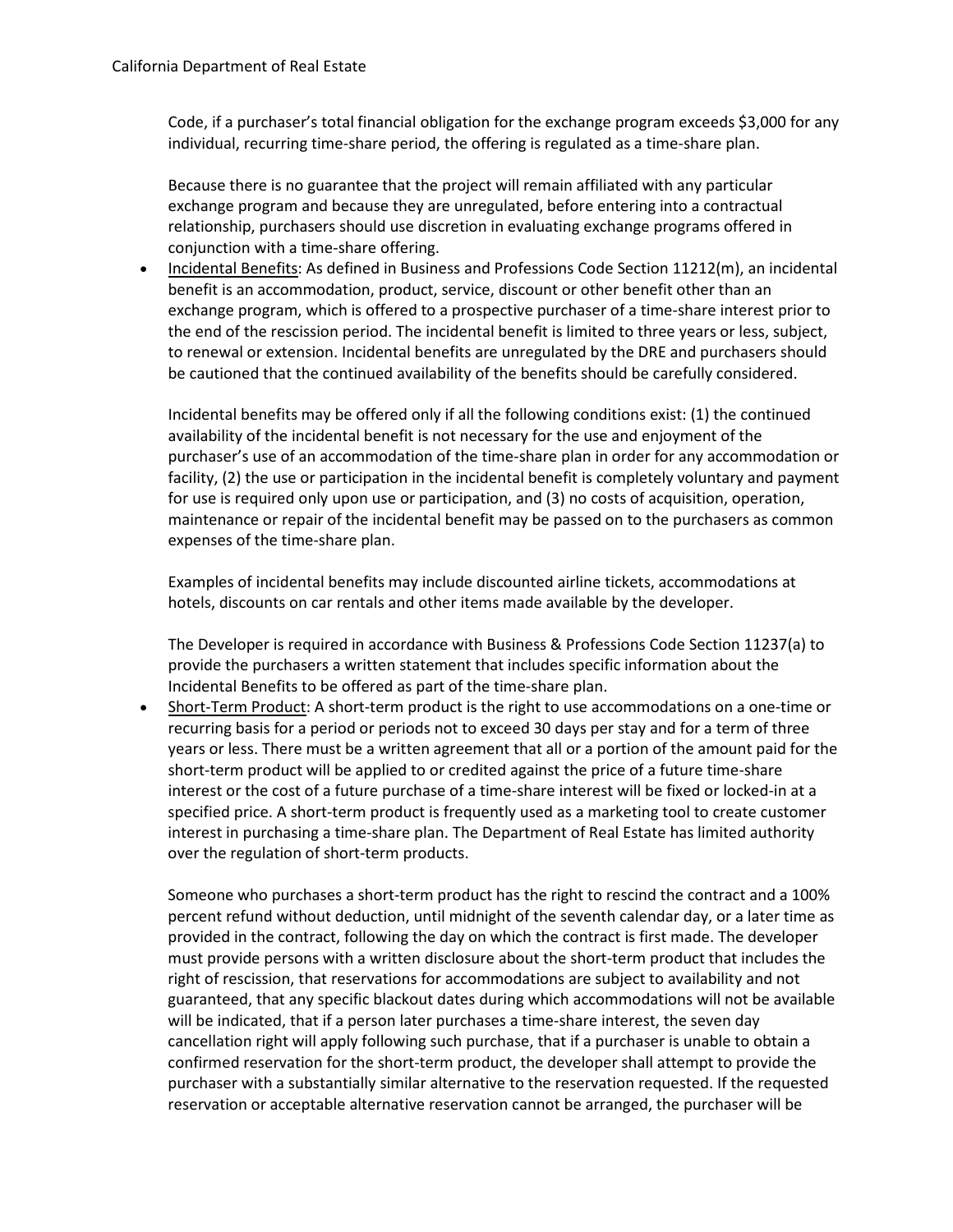granted, if requested, a 12-month extension of the contract.

 independent escrow depository until the rescission period expires or post a bond or make alternative arrangements satisfactory to DRE in order to secure the purchase monies. The developer must impound purchase monies paid for the short-term product in an

• Out-of-Country Time-Share Plans: If the time-share plan properties are located outside the offerings. This applies to any single-site time-share plan, to any multi-site time-share plan boundaries of the United States, the Department of Real Estate has no jurisdiction over those involving a specific time-share interest in which the specific time-share property is located outside this country, and a multi-site time-share plan involving a nonspecific time-share interest in which all time-share properties are located outside the boundaries of the United States.

California law does not provide for rescission rights for the purchase of out-of-country time-share plans, however, if an out-of-country time-share plan is marketed in California, the sales agents must have California real estate licenses.

 must include disclaimers as prescribed by Section 11225(e) of the Business and Professions The purchase agreement and any advertising or printed material regarding the time-share plan Code.

 regulated by the Department of Real Estate. • Low-Priced Time-Share Plans: Time-share plans in which the purchaser's total financial obligation is equal to or less than \$3,000 during the entire term of the time-share plan are not

## **Q**. - What is a Time-share "Points" Program?

 **A**. - There is another variation of time-share programs that is becoming more popular, especially resort. Rather than the purchasers having the right to reserve a week every year or every other time-share interest owner is expressed in terms of points rather than in increments of time. in time-share plans in which purchasers have the right to reserve occupancy in more than one year in a resort, a certain number of "points" are assigned at the time of purchase to each purchaser. Point systems are structures for flexible use whereby the value of the use right of a

 however, the value of reservation rights is entirely a function of the points the purchaser receives The product sold to a time-share purchaser may consist of a time-share estate or a time-share use, at the time of purchase. The number of points conveyed to a purchaser is typically shown in the purchase agreement. In some cases, they may be indicated on the Grant Deed, if the offering is a time-share estate offering. The number of points assigned to a purchaser does not change as long as the purchaser owns the time-share interest or unless he or she purchases additional points.

In a points-based time-share plan, the more points a purchaser buys, the more flexibility he or she has in using the interest. In projects that involve more than one resort, a purchaser with a large number of points will have reservation rights to longer use periods in a wider variety of unit-types during the more popular seasons of the year than a purchaser of a smaller number of points.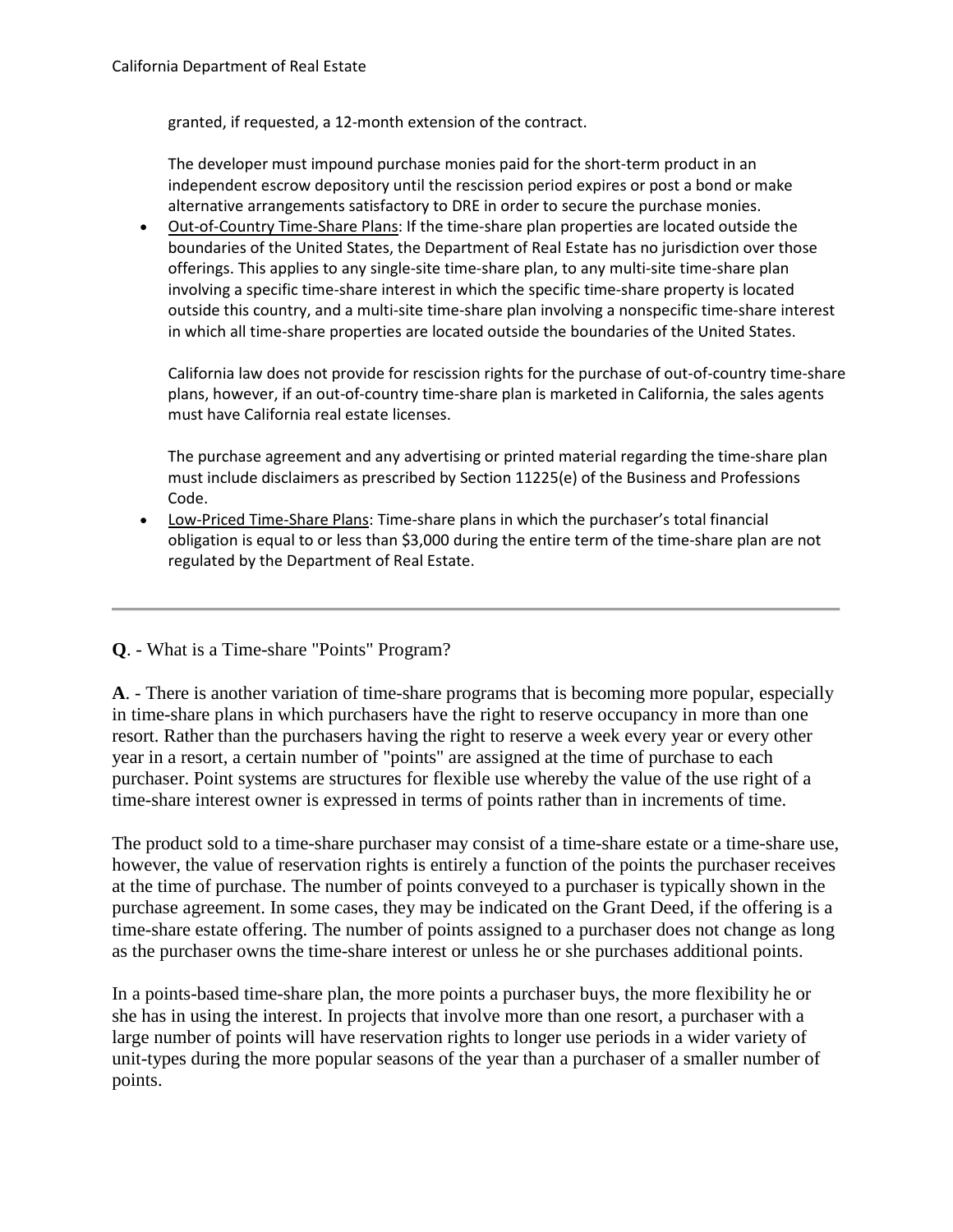to point valuations for units in a resort. Such changes may affect the ability of time-share interest Point valuations for each accommodation, season and resort are typically established in the governing documents for the time-share plan. Points-based programs may include the right of the operator of the reservation system for the project to make changes, subject to certain limitations, owners to reserve occupancy in those accommodations. Developers prefer to include the right to change point valuations in the event that use patterns of accommodations change over time.

However, California law includes some protections regarding the right to change point valuations. First, no change exceeding 10% per year in the manner in which points may be used may be made without the assent of at least 25% of the votes of time-share interest owners, other than the developer. No time-share interest owner may be prevented from using a time-share plan as a result of changes in the way in which point values may be used. In the event of changes in point values, no interest owner shall be prevented from using his or her home resort as provided in the purchase contract that he or she signed for the purchase of the time-share interest.

**Q**. - What should prospective Time-share purchasers keep in mind?

**A**. - Prospective time-share purchasers should inspect the time-share property before making a purchase decision and not rely on the representations made in the sales office. At the very least, purchasers should thoroughly read the public report in addition to all time-share related documents concerning the purchase, including the purchase agreement, Declaration of Covenants, Conditions and Restrictions (CC&Rs), Bylaws, and Rules and Regulations so that there is a complete understanding of the rights, obligations, and restrictions of ownership.

 there to be an absolute right to use any other time-share project that is affiliated by means of an provide the reservation services promised. The companies offering these programs may go out of If a purchaser is contemplating the purchase of a time-share interest, he or she should not expect exchange company arrangement, a reservation system through a membership program, or contract with other member time-share projects (if the purchase involves a specific time-share interest in a multi-site time-share plan). There is no guarantee that an exchange company or a membership program involving other time-share projects will continue to exist in order to business or terminate their exchange programs or membership programs for any number of reasons. Also, they may discontinue their affiliation with the time-share plan in which a person owns a time-share interest. A time-share purchaser should rely only on the continuing rights he or she has with regards to the time-share plan in which he or she has an ownership interest.

 occupancy, one is competing with other owners for occupancy. Some periods of the year are in Purchasers should also be cognizant of the fact that in time-share plans where one must reserve high demand and may not be readily reserved unless the purchaser reserves space at the earliest time possible.

Any questions about a particular time-share plan that is subject to a public report or is being marketed in California should be referred to the Department of Real Estate.